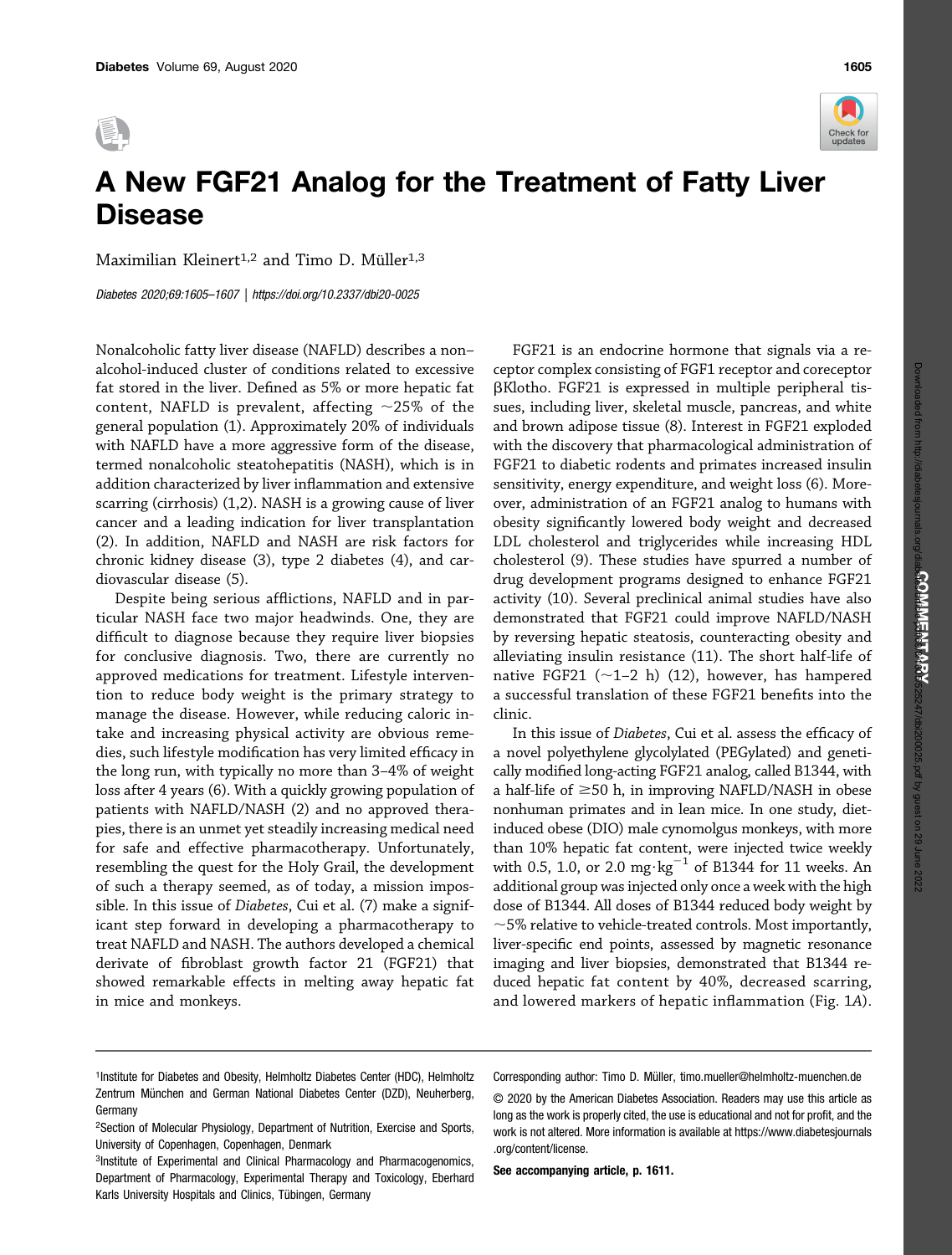

Figure 1-A new FGF21 analog improves NAFLD/NASH in nonhuman primates and mice. A: DIO male cynomolgus monkeys with >10% hepatic fat content were injected twice a week for 11 weeks with B1344, a novel PEGylated and genetically modified long-acting FGF21 analog. Magnetic resonance imaging and liver biopsies demonstrated that B1344 reduced hepatic fat content by 40%, decreased scarring, and lowered markers of hepatic inflammation. B: An MCD diet was used to induce NASH in lean mice. After 2 weeks on the MCD diet, mice were treated with daily injections of vehicle or B1344 for up to 4 weeks. While control mice developed patent NASH, B1344-treated mice had low histological NASH scores, low liver fat content, lower circulating levels of alanine aminotransferase and aspartate aminotransferase, which are markers of liver injury, and low expression of hepatic genes indicative of inflammation.

In the mouse study, a methionine- and cholinedeficient (MCD) diet was used to induce NASH without obesity (13). After a lead-in period of 2 weeks on the MCD diet, two doses (0.125 and 2 mg $\cdot$ kg $^{-1}$ ) of B1344 were tested by daily injections for up to 4 weeks. While control mice developed patent NASH, B1344-treated mice maintained low histological NASH scores, low liver fat content, markedly lower circulating levels alanine aminotransferase and aspartate aminotransferase, and low expression of hepatic genes indicative of inflammation (Fig. 1B). The data from these two animal studies suggest that B1344 can both partially reverse and prevent NAFLD/NASH.

The data obtained from the cynomolgus monkeys are the major strength of this work. The liver biopsies especially provide direct evidence that B1344 improves NASH. A minor limitation is that the DIO monkeys presented only mild NASH, evidenced by low immune cell infiltration. It is also unclear whether B1344 elicits hepatic benefit via direct actions in the liver or whether these effects are partially affected by weight loss and enhanced glycemic control. In addition to reducing weight, B1344 also improved fasting glucose, glycated hemoglobin, and glucose tolerance. A calorie-restricted control group to match the B1344-induced weight loss could have provided additional valuable information. Similarly, a head-to-head comparison with native FGF21 would have added value to fully appreciate the superior metabolic action of the long-acting FGF21 analog. The study in mice indicates that B1344 can prevent NASH in a non–body-weight-related manner. While these effects are promising, the MCD diet model has some limitations. For one, the MCD diet does not reflect any diet consumed by humans. In addition, already lean mice lost 40% of their body weight in 8 weeks on the MCD diet in the current study. This is in stark contrast to fatty liver disease in humans, which is associated with obesity (14). Nevertheless, the potent ability of B1344 to prevent a dietinduced progression to NASH certainly warrants follow-up investigations.

Collectively, the study by Cui et al. is an important step forward in evaluating FGF21 analogs for the treatment of NAFLD/NASH. Recently, another long-acting FGF21 analog called pegbelfermin was evaluated in patients with biopsy-confirmed NASH (15). While pegbelfermin reduced hepatic fat up to 30%, NASH end points were not assessed with liver biopsies (15). Since liver fat and NASH do not always correlate (16), it is significant that Cui et al. now provide histological evidence that longacting FGF21 analogs can improve NASH in nonhuman primates. To understand whether this is the case in humans